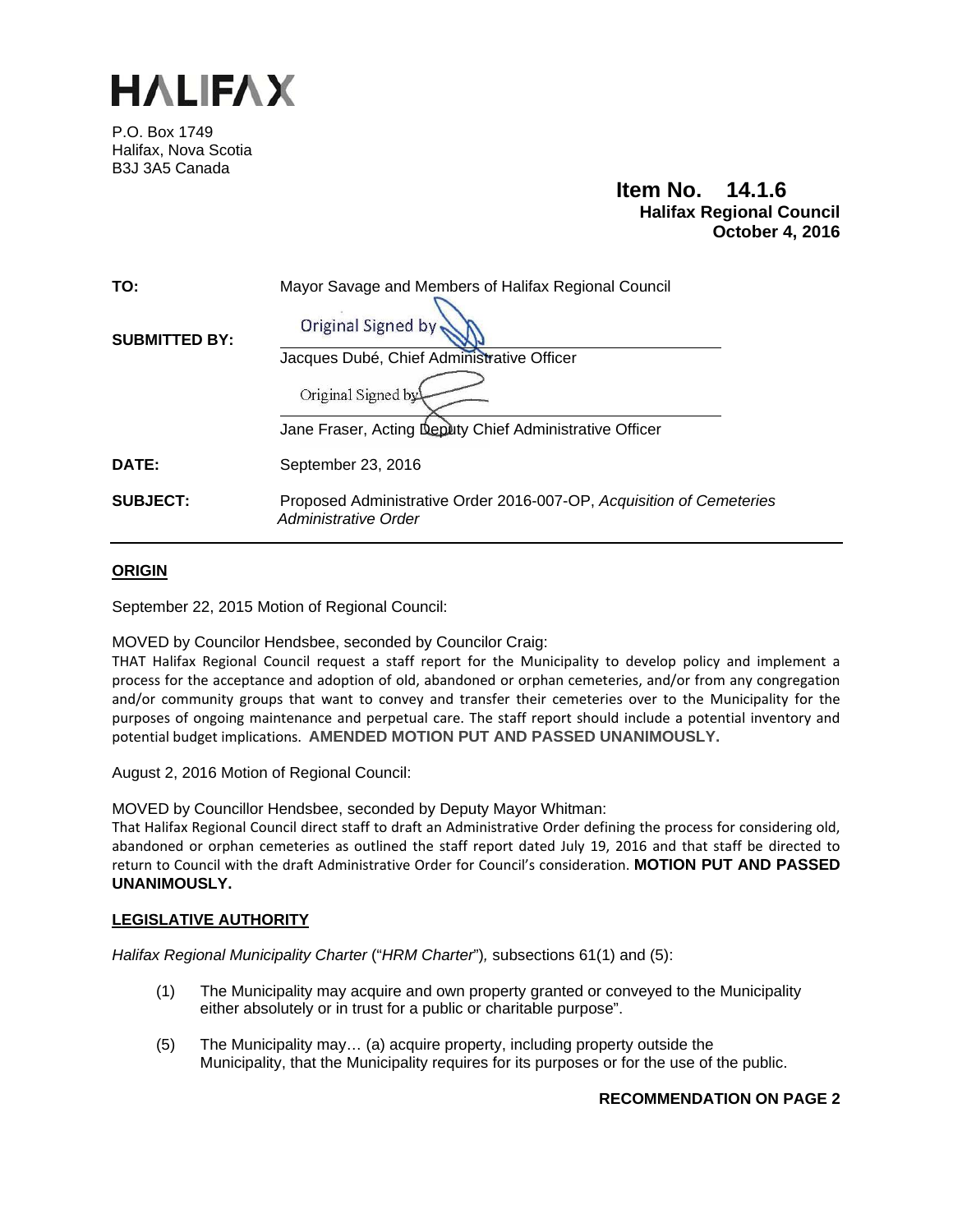*Cemetery and Funeral Services Regulations,* subsection 27 (2) states:

In the case of a cemetery which was operated by an organization other than a municipality, the organization which operated the cemetery may enter into a contract or agreement with the municipality in which the cemetery is located or with a municipality served by the cemetery, such that the municipality contracts or agrees to provide adequate maintenance for the cemetery. In such case, the responsibility of the municipality will be the same as though the cemetery were municipally operated.

*Cemeteries By-law*, subsection 3(1):

- 3 (1) This by-law shall apply to the following cemeteries:
	- (a) Camp Hill Cemetery, Halifax
	- (b) Fairview Lawn Cemetery, Halifax
	- (c) Saint Paul's Cemetery (Old Burying Grounds), Halifax
	- (d) Mount Hermon Cemetery, Dartmouth
	- (e) Saint Paul's Cemetery, Dartmouth
	- (f) Dartmouth Common (Park Avenue) Cemetery, Dartmouth
	- (g) Saint Peter's Cemetery, Dartmouth

#### **RECOMMENDATION**

It is recommended that Halifax Regional Council adopt Administrative Order 2016-007-OP, the *Acquisition of Cemeteries Administrative Order*, as set out in Attachment 1 of this report.

#### **BACKGROUND**

The Halifax Regional Municipality ("HRM") currently maintains seven cemeteries: Fairview Lawn, Camp Hill, Mount Hermon, Saint Paul's (Dartmouth), Saint Peter's, the Dartmouth Common, and the Saint Paul's Old Burying Grounds. The Burying Grounds are maintained by the Old Burying Ground Foundation through a partnership.

HRM is one of the first and only municipalities within the Maritimes engaged in the maintenance and operations of cemeteries. Staff research has indicated that the most similar municipal operating models are within the Province of Ontario. Designated by the province, the Ontario municipalities are responsible to assume ownership of any cemetery that becomes abandoned or which cannot be maintained by current owners.

Over the past few years, there have been several requests for HRM to assume responsibility of cemeteries that can no longer be maintained by the owner. Specifically, cemeteries owned and operated by churches have been struggling with ongoing maintenance. This is largely a result of fewer volunteers and parishioners who are willing to provide supportive services. Additionally, due to population declines in rural areas, many parishes have consolidated and are unable to maintain multiple properties.

The 2016/17 operating budget for HRM operated cemeteries is three hundred and forty-four thousand dollars (\$344,000.00). As per the Cemeteries Service Review approved by Council in April 2010, HRM cemetery operations are to strive to be cost neutral to the tax payer with fees periodically reviewed and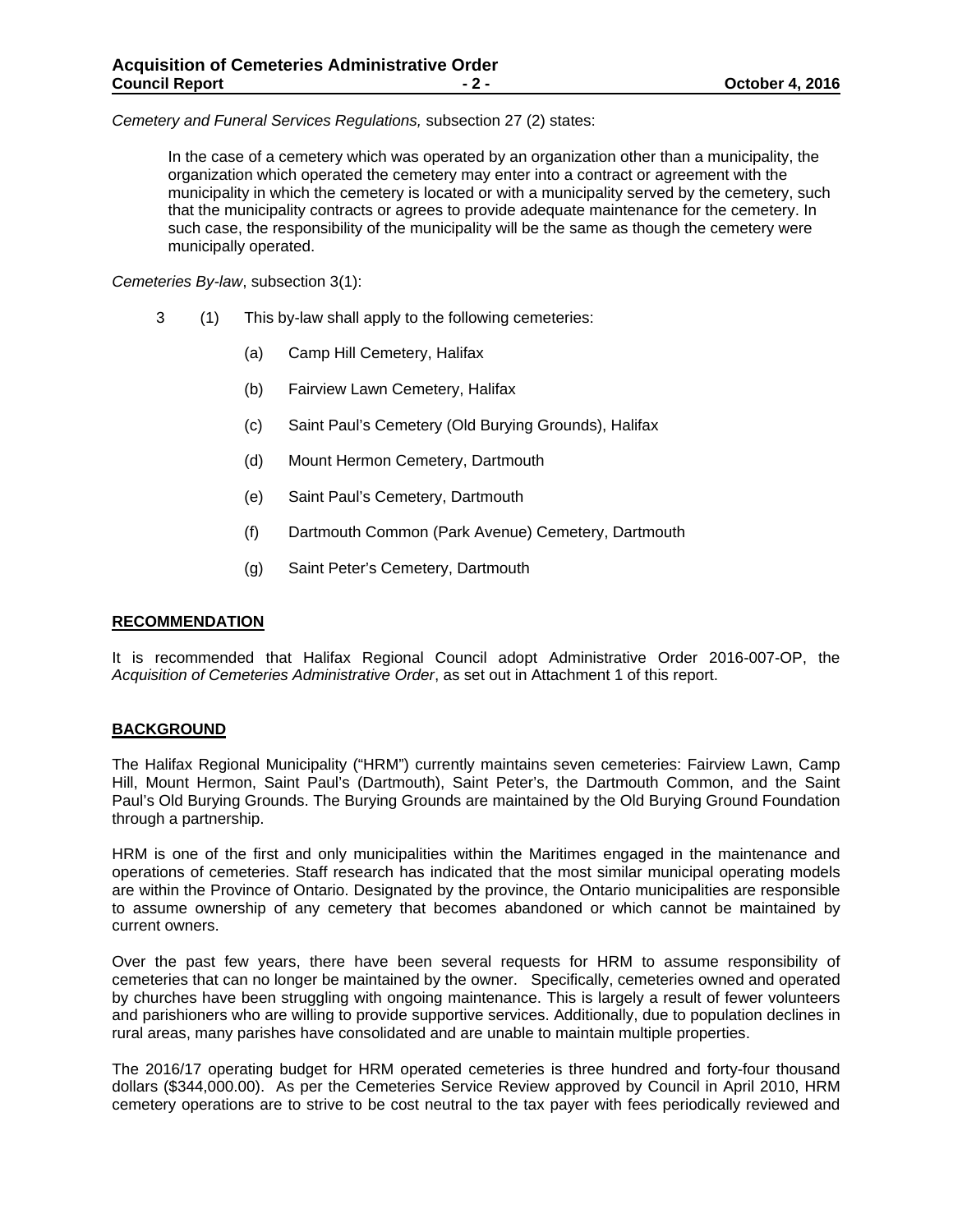adjusted to meet these requirements. The most recent fee review of Administrative Order 20, Respecting Fees for Cemetery Services, was approved by Council on March 8, 2016.

On September 22, 2015, Council requested a staff report for the Municipality to develop policy and implement a process for the acceptance and adoption of old, abandoned or orphan cemeteries, In August 2016, staff submitted a report to Council regarding the *Policy for Acceptance and Adoption of Old, Abandoned, or Orphan Cemeteries*. This report highlighted the background of cemeteries within HRM, the role of the Province in acquisition and maintenance, the costs of current operations and provided key terms for development of an Administrative Order. Council subsequently directed staff to prepare an Administrative Order, as outlined in the staff report, for Council's consideration. This report provides staff's recommended Administrative Order to govern the consideration and potential acquisition of cemeteries.

### **DISCUSSION**

The proposed Administrative Order sets out the process for the Municipality to consider acquiring a cemetery. It provides for requests to be submitted to the Clerk's Office and requires that the applicant:

- agree to convey its ownership interest to the Municipality for one (\$1.00) dollar, including conveying any easements that may be required to access the cemetery;
- be in compliance with applicable federal, provincial and municipal enactments;
- agree to transfer to the Municipality the perpetual care fund (if a fund exists in accordance with Provincial enactment), including
	- making necessary amendments to the trust agreement to enable the transfer, and,
	- **Fig. 2** receiving the approval of the provincial Registrar of Cemetery and Funeral Services for the transfer;
- agree to transfer any funds for pre-arranged funeral plans to the Municipality; and
- provide the Municipality with supporting documents respecting the cemetery, including
	- a list of the organization's rules, regulations and by-laws pertaining to the cemetery,
	- **audited financial statements,**
	- **information respecting any pre-arranged funeral plans;**
	- **a** survey of the land of the cemetery,
	- copies of any subdivision plan that organization may have for the cemetery,
	- a cemetery plan respecting the burials or cremations, and
	- copies of any agreements the cemetery may have with third parties, such as landscape companies.

The proposed Administrative Order further requires that the applicant allow staff to inspect the cemetery to determine its state of repair. Each site should ideally be able to be self-supportive, including not requiring increased financial resources for maintenance or repair. Proposed sites should be in a state of good repair before HRM assumes them and should not require capital investment to meet safety or service standards. Once the review and inspections are complete, staff would prepare a report for consideration by Council respecting whether to acquire the cemeteries. The report would take into consideration the risks of acquisition including the proposed site's feasibility, and identify impacts if the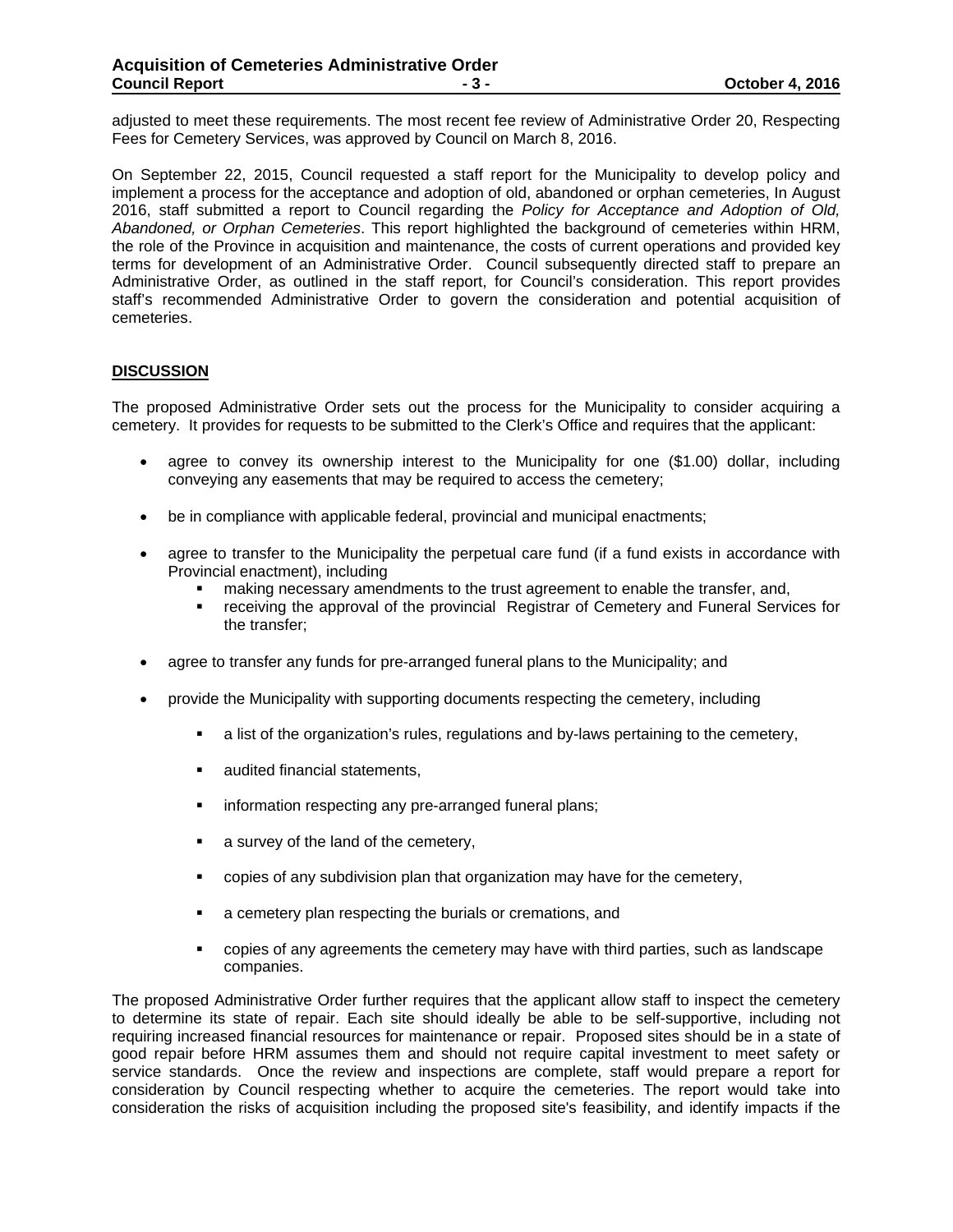site was abandoned.

Municipal support will likely be required once a cemetery is acquired; accordingly, the Administrative Order would make acceptance of a cemetery conditional on funds being available in the Council approved budget. Budgetary implications for acquiring cemeteries may include staff support such as onsite marking of plots the day before or the day of interment, administration of plot sales, burial coordination, record maintenance and coordination of opening and closing plots, in addition to regular maintenance provision.

As well, support would also be required for cemetery maintenance, including plowing, grass cutting and horticultural maintenance, fencing, depressions, and monument maintenance.

Cemeteries operated by the Municipality are listed in the *Cemeteries By-law.* If Council accepts a cemetery, the proposed Administrative Order requires that staff draft amendments to the By-law for Council's consideration which would add the accepted cemeteries to the By-law. The proposed Administrative Order also addresses the applicant organization's transparency and the subsequent assessment of financial data. Under private, church or group ownership, community members were often provided plots at rates that were very low cost or at no cost. Fees may or may not have been levied for perpetual care on existing plots that are owned. Once the By-law is amended, any newly accepted cemeteries will operate under the fees schedule provided for in Administrative Order 20, the *Fees for Cemetery Services Administrative Order* (Attachment 2).

#### **FINANCIAL IMPLICATIONS**

There are no financial implications directly arising from this report. Staff proposes to absorb the additional administrative effort regarding cemetery evaluations within the current operating budget for Parks & Recreation. This position could change if there is an excessive amount of acquisition requests.

Financial impacts of cemetery acquisition are varied depending on the location, the availability and value of the plots, the number of plots available, and the size of the cemetery. The Administrative Order proposes assessment of the applicant cemetery's financial health prior to acquisition. Costs for acquisition will be evaluated on a case-by-case basis. The impact of each acquisition will be considered in relation to budgetary constraints.

#### **RISK CONSIDERATION**

There are potential risks associated with the Administrative Order. Staff could receive a considerable amount of requests and may require additional resources. Further, where this is a new Administrative Order, staff may discover that the evaluation criteria are too broad or too restrictive. Staff will mitigate this risk on a case-by-case basis through its future reports to Council which may recommend amendments to the Administrative Order to improve effectiveness.

#### **COMMUNITY ENGAGEMENT**

Service Nova Scotia Business Licensing Section and the Nova Scotia Department of Culture and Heritage were consulted throughout the development of this policy. Staff conducted site visits of several rural cemeteries and received feedback from the property stewards/owners.

#### **ENVIRONMENTAL IMPLICATIONS**

None identified.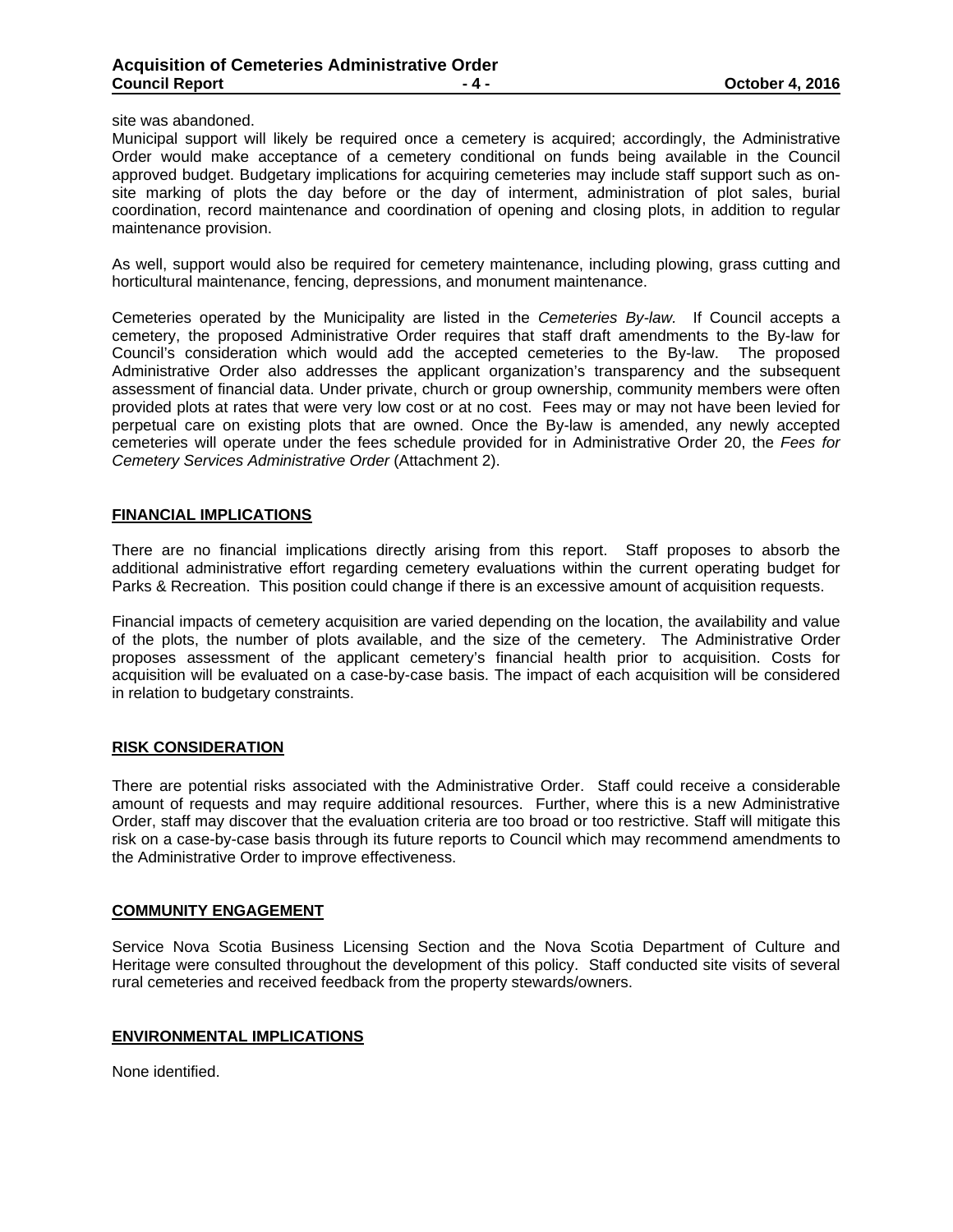### **ALTERNATIVES**

Council could choose not to adopt the Administrative Order. This is not recommended as staff would have no policy guidance for considering any requests for cemetery acquisition.

### **ATTACHMENTS**

Attachment 1 - Administrative Order 2016-007-OP–*Respecting the Acquisition of Cemeteries* Attachment 2 - Administrative Order 20 *Respecting Fees for Cemetery Services*

A copy of this report can be obtained online at http://www.halifax.ca/council/agendasc/cagenda.php then choose the appropriate meeting date, or by contacting the Office of the Municipal Clerk at 902.490.4210, or Fax 902.490.4208.

Report Prepared by: Bonnie Murphy, Cemetery Administrator, Parks, 902.490-6236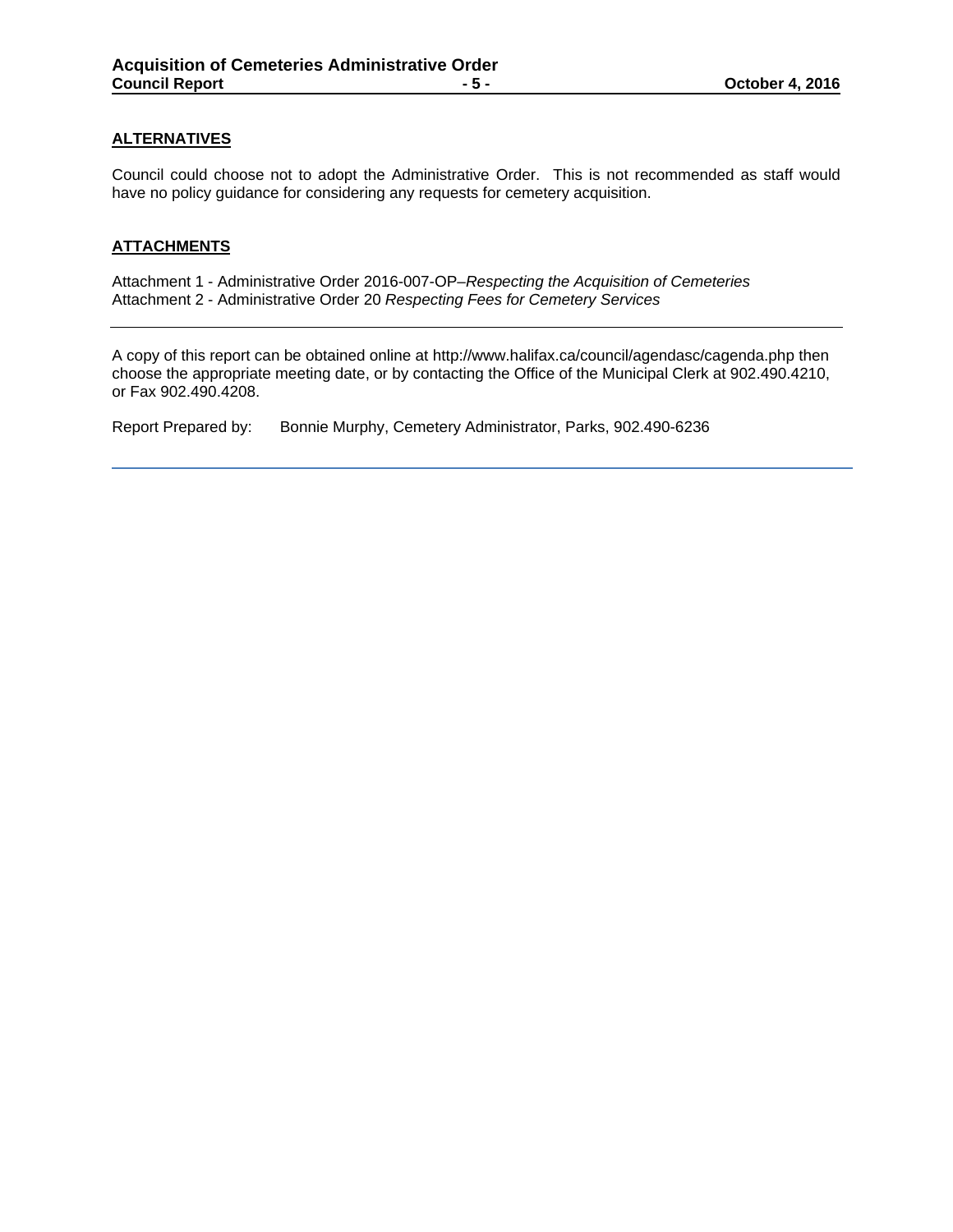## **ATTACHMENT 1**

## **ADMINISTRATIVE ORDER 2016-007-OP RESPECTING THE ACQUISITION OF CEMETERIES**

**BE IT ENACTED** by the Council of the Halifax Regional Municipality, under the authority of the *Halifax Regional Municipality Charter,* 2008 S.N.S. c. 39, as amended, as follows:

#### **Short Title**

1. This Administrative Order may be cited as the *Acquisition of Cemeteries Administrative Order*.

#### **Purpose**

2. The purpose of this Administrative Order is to set out the process by which the Municipality will consider acquiring a cemetery.

#### **Interpretation**

3. In this Administrative Order,

(a) "applicant" means an organization applying for consideration under this Administrative Order;

(b) "cemetery" means a cemetery as defined in the *Cemeteries and Monuments Protection Act,* 1998 S.N.S., c.9, as amended;

(c) "care fund" means a care fund pursuant to the *Cemeteries and Funeral Services Act*, SNS 1989, c. 62, as amended;

(d) "Council" means the Council of the Municipality;

(e) "Municipality" means the Halifax Regional Municipality;

(f) "organization" means a person owning, controlling or managing a cemetery, and includes an individual, an association of individuals, a partnership or a corporation, or an employee or agent thereof;

(g) "owner" includes

(i) a part owner, joint owner, tenant in common or joint tenant of the whole or any part of land or a building,

(ii) in the case of the absence or incapacity of the person having title to the land or building, a trustee, an executor, a guardian, an agent, a mortgagee in possession or a person having the care or control of the land or building, and

(iii) in the absence of proof to the contrary, the person assessed for the property;

(h) "pre-arranged funeral plan" means a pre-arranged funeral plan pursuant to the *Cemeteries and Funeral Services Act*;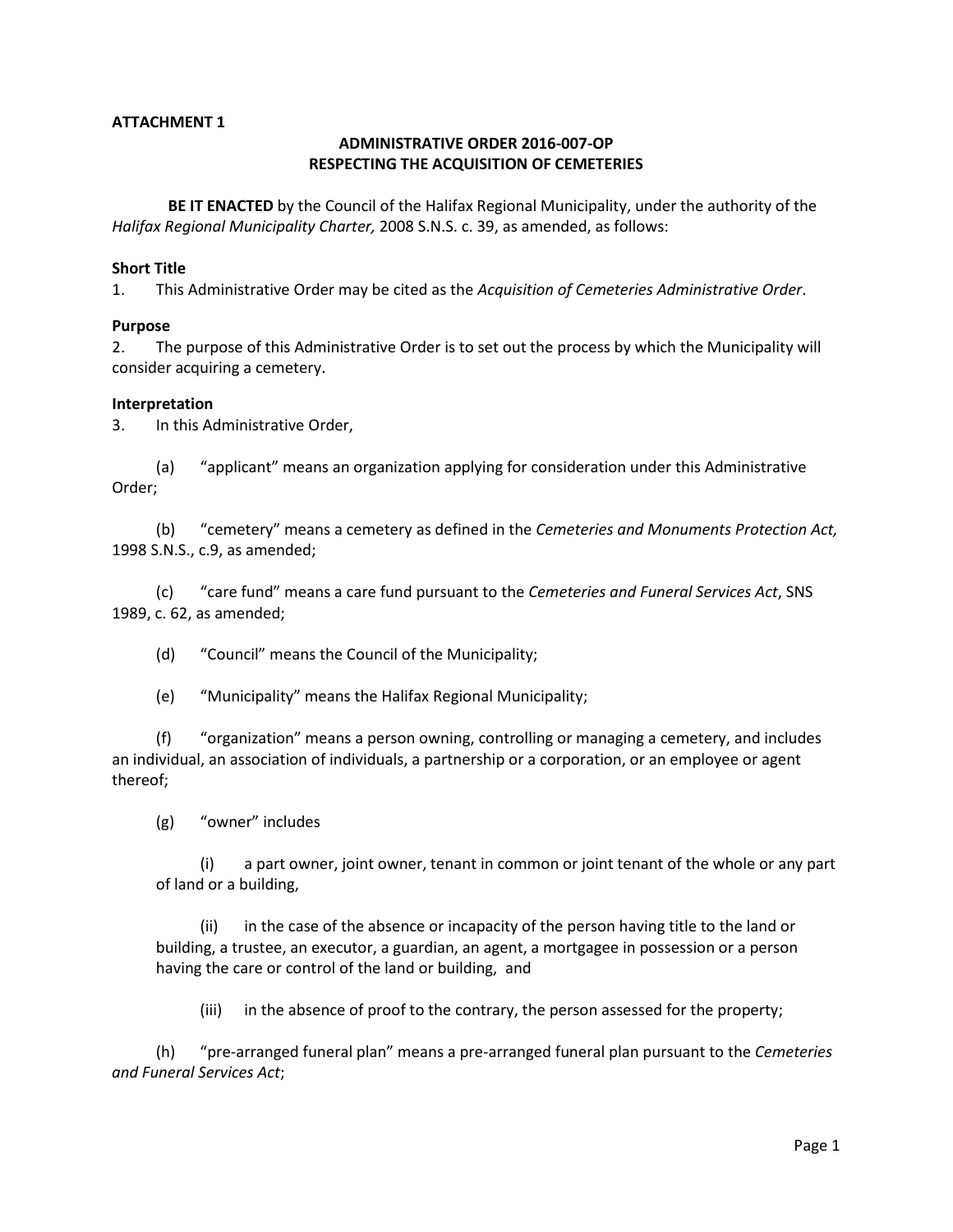(i) "pre-need cemetery plan" means a pre-arranged cemetery plan pursuant to *the Cemeteries and Funeral Services Act*;

(j) "Registrar" means the Registrar of Cemetery and Funeral Services; and

(k) "street" means a public street, highway, road, lane, sidewalk, thoroughfare, bridge, square and the curbs, gutters, culverts and retaining walls in connection therewith.

### **Eligibility Requirements**

4. To be eligible for consideration under this Administrative Order, an applicant must:

(a) be an organization that is the owner of the property that contains the cemetery;

(b) agree to convey its ownership interest to the Municipality for one (\$1.00) dollar, including, if the cemetery does not front on a street, conveying any easements or rights of way to the Municipality that may be required to access the cemetery;

(c) be in compliance with all applicable federal, provincial and municipal enactments at the time of request;

(d) agree to transfer to the Municipality the perpetual care fund, including:

- (i) making any amendments to the trust agreement required to allow such transfer, and
- (ii) receiving the approval of the Registrar for the Municipality to be the trustee;

(e) agree to transfer any funds for pre-arranged funeral plans and any pre-need cemetery plan for interments to the Municipality; and

(f) comply with sections 5 and 6 of this Administrative Order.

## **Application Requirements**

5. (1) An application must contain:

(a) a written request setting out the organization is abandoning the cemetery;

(b) confirmation the organization is in compliance with any and all applicable federal, provincial and municipal enactments regulations at the time of request;

(c) a list of the organization's rules, regulations and by-laws pertaining to the cemetery;

(d) audited financial statements for the past seven (7) years pertaining to the cemetery, including the perpetual care fund accounts;

(e) information respecting any pre-arranged funeral plans and any pre-need cemetery plans;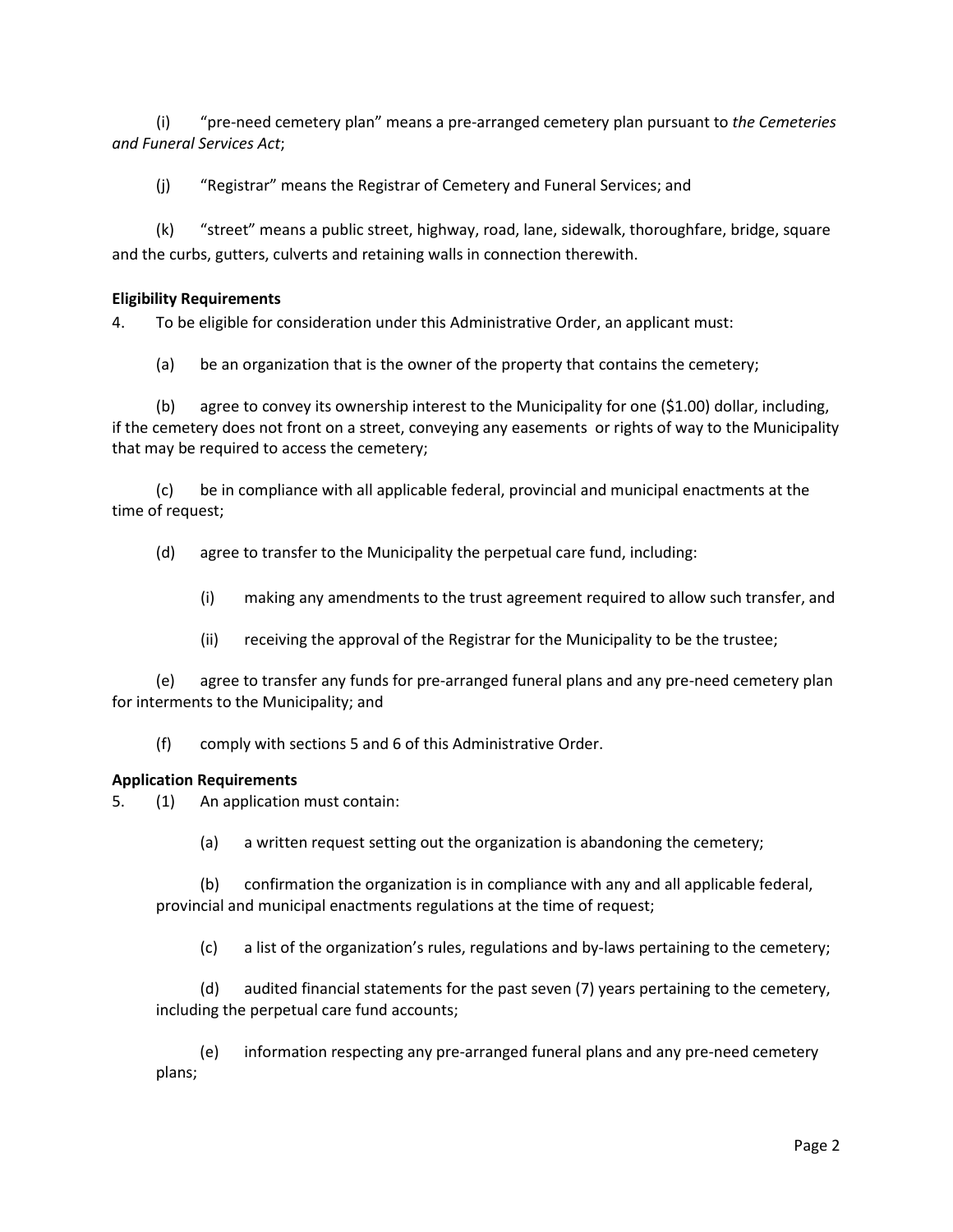(f) a survey of the cemetery prepared by a Nova Scotia Land Surveyor;

(g) a copy of any subdivision plan that organization may have for the cemetery;

(h) a cemetery plan which must include:

(i) the names, address, and type of plot purchased, such as a cremation plot or casket,

(ii) for each plot, the names of the deceased, the location in the plot where the deceased is interned, the date of burial and the type of burial, such as whether the deceased was cremated or buried in a casket;

(iii) the number and location of all plots available for burials; and

(i) copies of any agreements the cemetery may have with third parties, such as landscape companies.

### **Submitting an Application**

6. (1) Applications may be submitted to the Municipality from time to time.

(2) Applications must be submitted to the Office of the Municipal Clerk.

### **Incomplete Applications**

7. Applications are not complete if, in the opinion of the Chief Administrative Officer or delegate, an:

- (a) applicant is not eligible pursuant to section 4 of this Administrative Order; or
- (b) applicant has not complied with section 5 of this Administrative Order.

## **Duties of Applicant**

8. An applicant who has submitted a complete application shall

(a) allow the cemetery to be inspected by the Municipality, at any time and without notice, prior to conveyance of it;

(b) ensure that all surveyor stakes are visible in the cemetery; and

(c) execute an agreement indemnifying and holding harmless the Municipality from liability for any actions, claims or proceedings, arising while the operator operated the cemetery.

## **Duties of Municipality**

9. Upon receiving a complete application, the Municipality may:

- (a) review the application;
- (b) undertake an inspection to assess the current state of repair of the cemetery;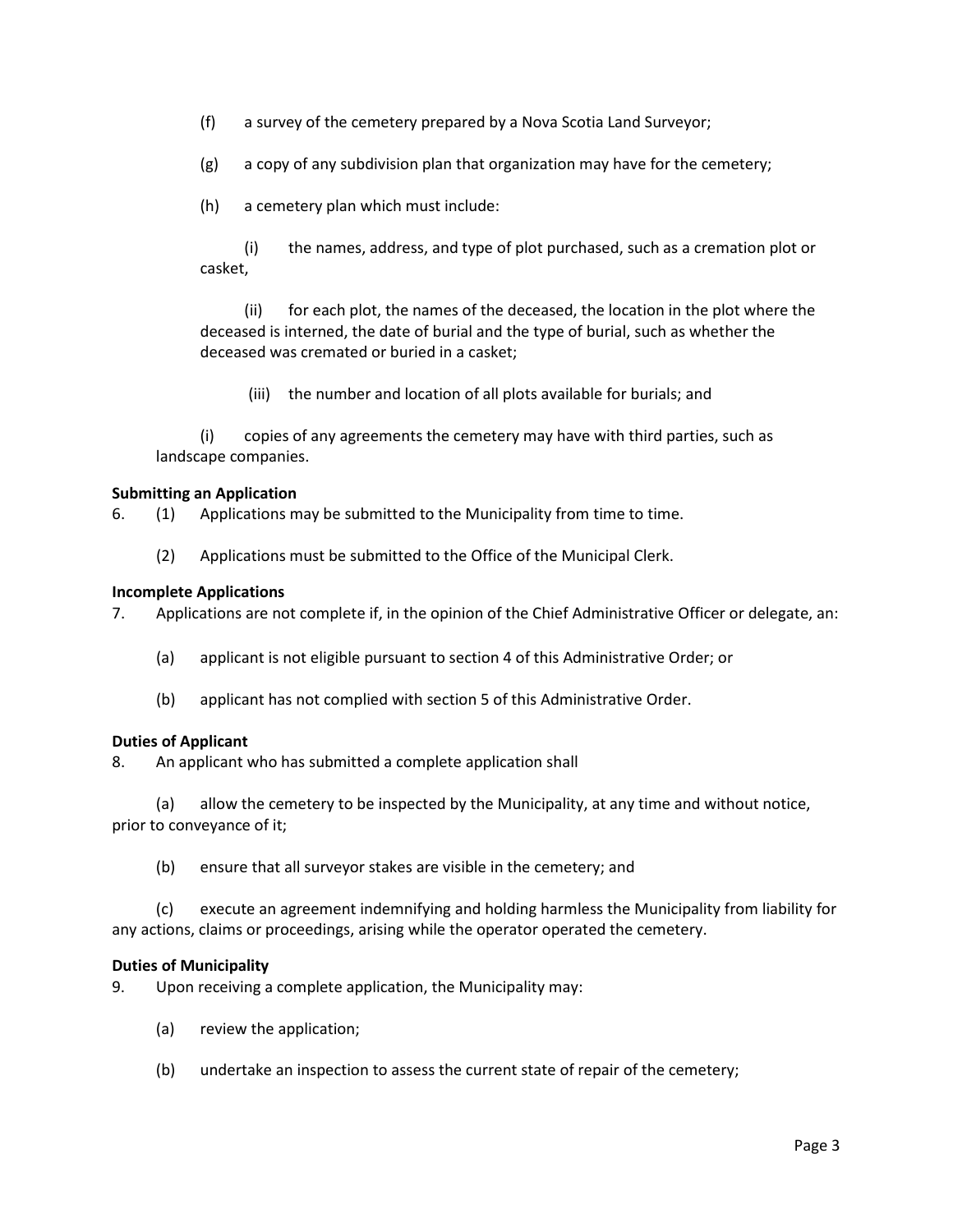(c) notify the business unit of the Municipality responsible for the insurance of the Municipality; and

(d) prepare a report for Council's consideration respecting those cemeteries that filed completed applications in accordance with this Administrative Order.

10. Council may consider the report prepared pursuant to clause 9(d).

### **Conditions of Acceptance**

11. If Council decides to accept a cemetery, such acceptance shall be conditional on:

- (a) funds being available in the approved budget;
- (b) the Municipality being satisfied that the cemetery is in good repair; and
- (c) the applicant complying with sections 4, 5 and 6 of this Administrative Order.

## **By-law Amendments**

12. If Council decides to accept a cemetery, staff shall draft amendments to add the accepted cemetery to the *Cemeteries By-law* and forward such draft amendments to Council for its consideration.

Done and passed in Council this day of 2016.

Mayor

Municipal Clerk

**\_\_\_\_\_\_\_\_\_\_\_\_\_\_\_\_\_\_\_\_\_\_\_\_\_\_\_\_\_\_\_\_\_\_\_\_\_\_\_**

\_\_\_\_\_\_\_\_\_\_\_\_\_\_\_\_\_\_\_\_\_\_\_\_\_\_\_\_\_\_\_\_\_\_\_\_\_\_\_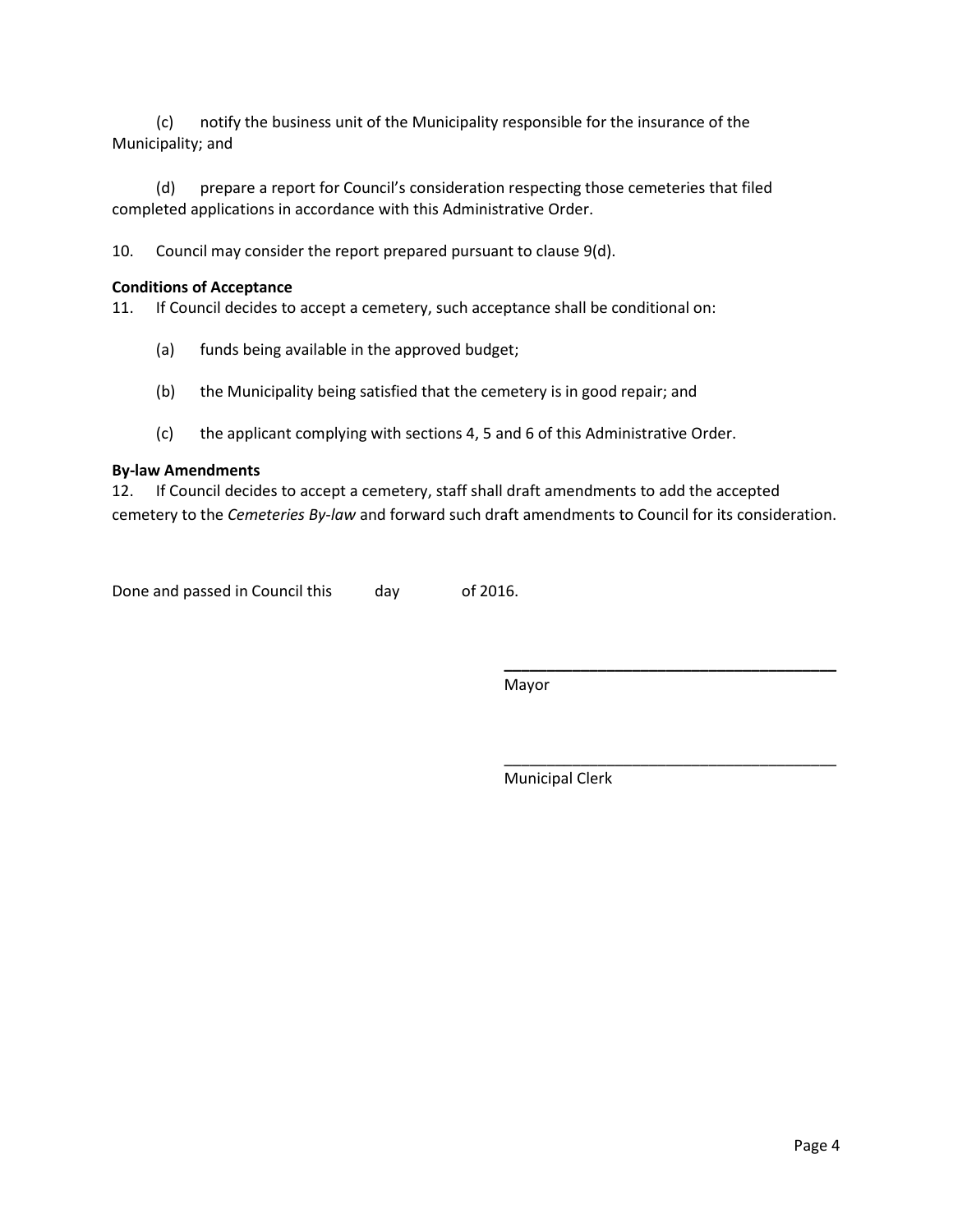# **Halifax Regional Municipality Administrative Order Number 20 Respecting Fees for Cemetery Services**

**BE IT RESOLVED** as an Administrative Order of the Council of the Halifax Regional Municipality as follows:

# **1. SHORT TITLE**

The Administrative Order may be cited as Administrative Order Number 20, Fees for Cemetery Services Administrative Order.

# **2. CEMETERY FEES ESTABLISHMENT**

Whereas By-Law C-700 provides for the sale of burial rights and the provision of other services related to municipal cemeteries, the schedule of fees is as follows:

# **Schedule of Fees - HRM Cemeteries Price**

# **1. Lot and Niche Fees Except for the Last Post Fund Columbarium**

| Single grave lot<br>A. |                                           | \$2,300.00 |  |  |
|------------------------|-------------------------------------------|------------|--|--|
| <b>B.</b>              | Cremation lots (holds up to 4 cremations) | \$1,500.00 |  |  |
| $\mathbf{C}$ .         | Infant lots (in special infant sections)  | \$200.00   |  |  |
| D.                     | Repealed                                  |            |  |  |
| Ε.                     | HRM Columbarium (up to 2 urns)            | \$2,500.00 |  |  |

Except for interments in the Last Post Fund Columbarium, an additional fee for maintenance care in the amount of \$300.00 will be added to each of the lots mentioned above and provides for the first interment in the lot. Subsequent interments are outlined in section 2 below.

15% of the proceeds of the lot sales will be deposited in a trust or reserve to provide for maintenance care of the lots.

## **2. Interment Fees Except for the Last Post Columbarium**

| A.        | Standard interment                                         | \$900.00   |
|-----------|------------------------------------------------------------|------------|
| <b>B.</b> | Double depth/vault/oversize (where site conditions permit) | \$1,100.00 |
|           | C. Cremation interment                                     | \$500.00   |
| D.        | <b>HRM</b> Columbarium interment                           | \$400.00   |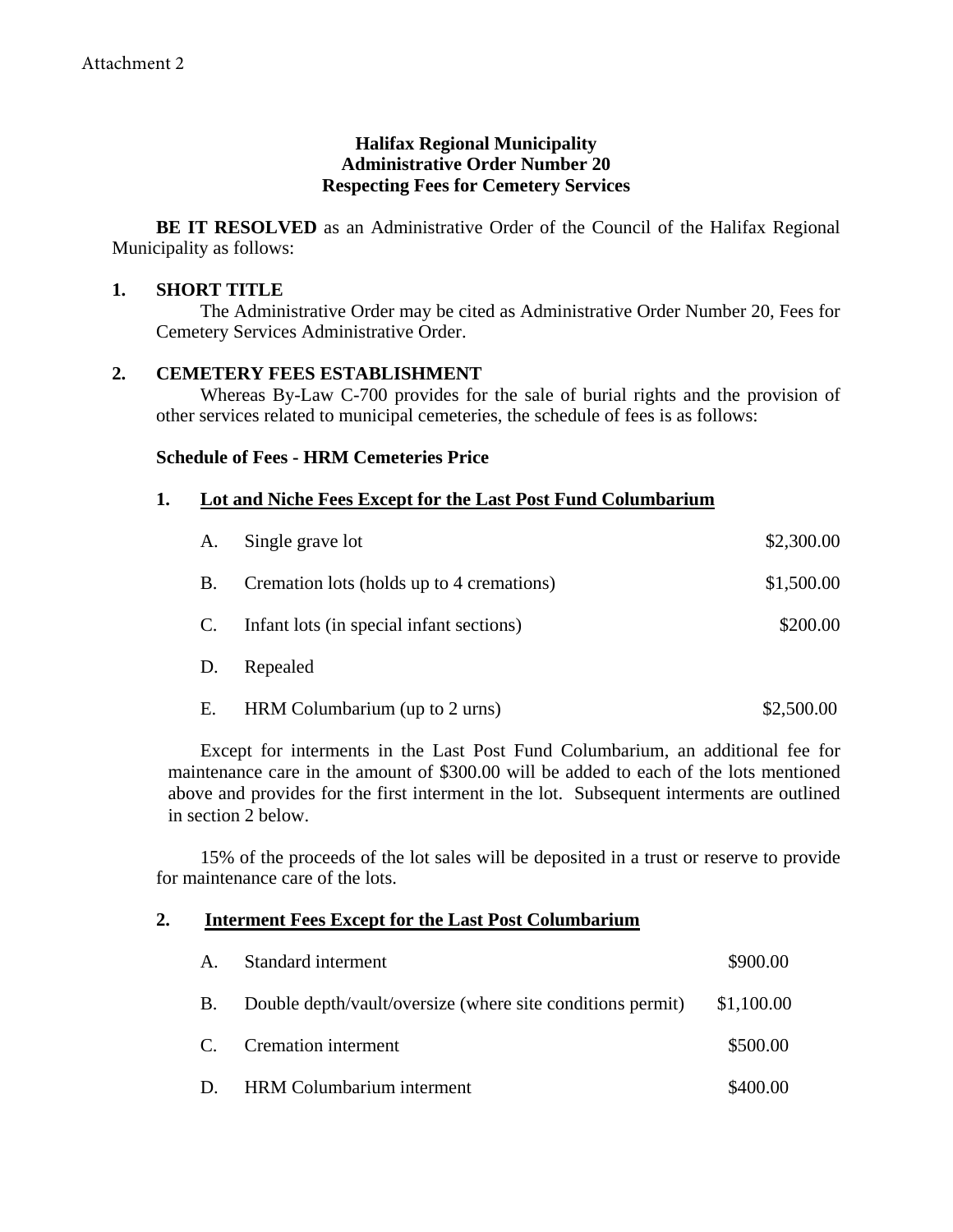# **3. Additional Fees Except for the Last Post Fund Columbarium**

| A.             | Transfer fees (no tax payable)                                     | \$100.00             |
|----------------|--------------------------------------------------------------------|----------------------|
| В.             | Research fee (per hour)                                            | \$50.00              |
| $\mathbf{C}$ . | Foundation/ mark administration fee                                | \$75.00              |
| D.             | Vault rental (handling fee per movement)                           | \$200.00             |
| Е.             | Rental fee (per month)                                             | \$50.00              |
| F.             | Maintenance care fee for a second<br>and all subsequent interments | \$300.00             |
| G.             | Standard disinterment                                              | \$900.00             |
| Η.             | <b>Cremation disinterment</b>                                      | \$500.00             |
| I.             | Weekend/Holiday rate (additional flat rate added to price)         |                      |
|                | Saturday rate<br>a)<br>Sunday/Holiday rate<br>b)                   | \$175.00<br>\$225.00 |

J. Burials after 4:00 pm Mon-Fri (additional \$100.00 flat rate added to price)

If a maintenance care fee was not included at the time of purchase, a maintenance care fee shall be applied at the time of interment pursuant to clause 3F except for interments in the Last Post Fund Columbarium (no additional maintenance fee).

Tax is payable on all fees.

# **4. Niche Fees - Last Post Fund Columbarium – Purchased Prior to August 13, 2008**

| А. | Single Interment in Last Post Columbarium<br>(including the cost of the maintenance fee, opening and closing,<br>deed, engraving the niche panel and all applicable taxes)                                   | \$1,840.00 |
|----|--------------------------------------------------------------------------------------------------------------------------------------------------------------------------------------------------------------|------------|
| B. | Double Interment Last Post Columbarium<br>(including the cost of the first and second maintenance fee,<br>first and second opening and closing, deed, engraving<br>the niche panel and all applicable taxes) | \$2,140.00 |
| C. | Second maintenance care fee (per movement) plus<br>applicable taxes are included in the fee of B.                                                                                                            | \$50.00    |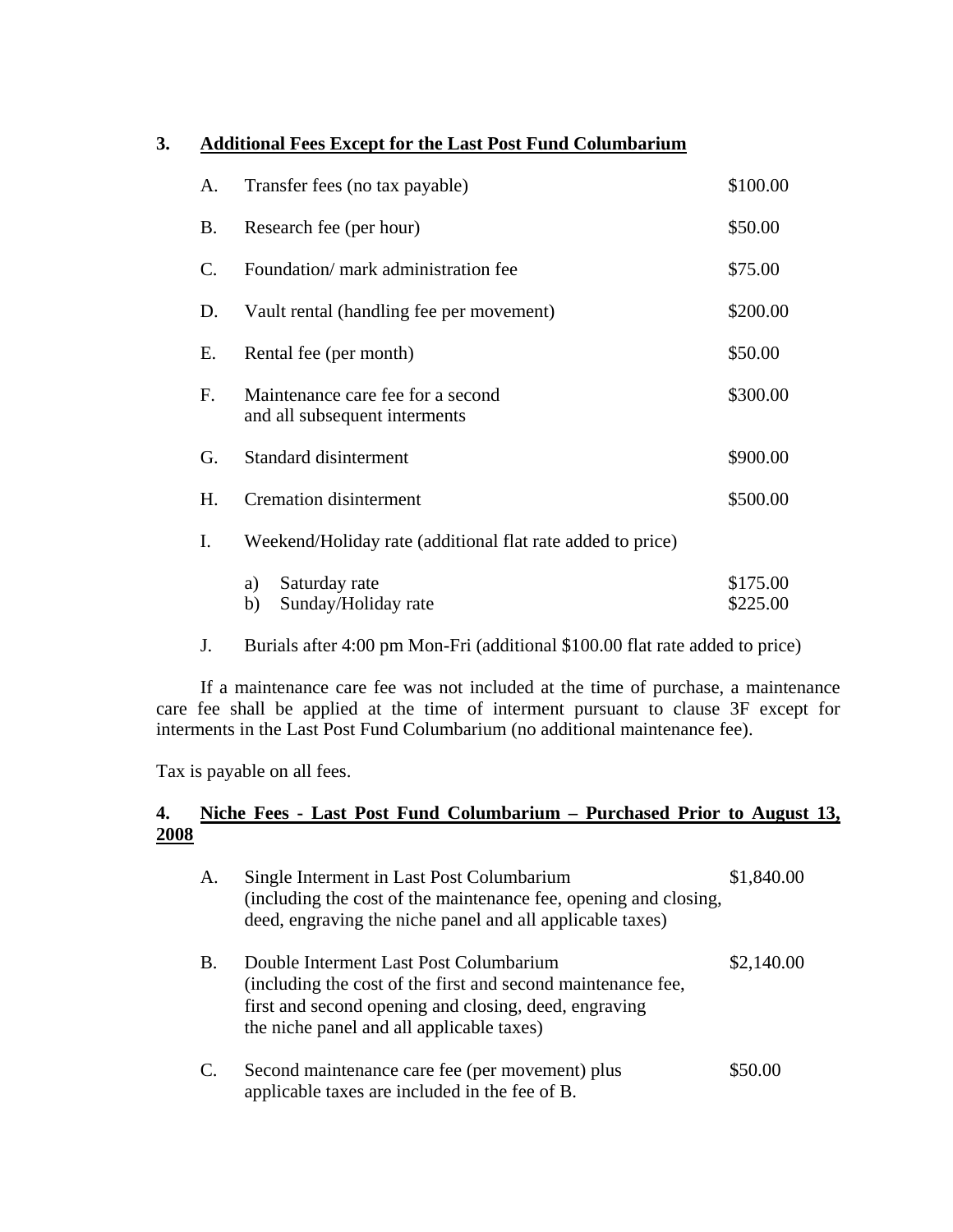| Opening and closing fee per interment plus | \$250.00 |
|--------------------------------------------|----------|
| applicable taxes is included in A. and B.  |          |

## **5. Niche Fees - Last Post Fund Columbarium - Purchased from Last Post Fund after August 12th 2008**

|    | A.        | Single Interment in Last Post Columbarium<br>(including the cost of the niche, one opening and closing fee,<br>maintenance fee, engraving of niche panel, deed, and all<br>applicable taxes but excluding C and D)      | \$2,106.00           |
|----|-----------|-------------------------------------------------------------------------------------------------------------------------------------------------------------------------------------------------------------------------|----------------------|
|    | <b>B.</b> | Double Interment Last Post Columbarium<br>(including the cost of the niche, two opening and closing fees,<br>two maintenance fees, engraving of niche panel, deed, and all<br>applicable taxes but excluding C and D)   | \$2,727.50           |
|    | C.        | Weekend/Holiday rate (plus applicable tax)                                                                                                                                                                              |                      |
|    |           | Saturday rate<br>a)<br>Sunday/Holiday rate<br>b)                                                                                                                                                                        | \$175.00<br>\$225.00 |
|    | D.        | Burials after 4:00 pm Mon/Fri (plus applicable tax)                                                                                                                                                                     | \$100.00             |
| 6. |           | <b>Niche Fees - Last Post Fund - Purchased from HRM at Any Time</b>                                                                                                                                                     |                      |
|    | A.        | Single Interment in Last Post Columbarium<br>(including the cost of the niche, one opening and closing fee,<br>maintenance fee, engraving of niche panel, deed, and all<br>applicable taxes but excluding $C$ and $D$ ) | \$2,106.00           |
|    | <b>B.</b> | Double Interment Last Post Columbarium<br>(including the cost of the niche, two opening and closing fees,<br>two maintenance fees, engraving of niche panel, deed, and<br>all applicable taxes but excluding C and D)   | \$2,727.50           |
|    | $C$ .     | Weekend/Holiday rate (plus applicable tax)                                                                                                                                                                              |                      |
|    |           | Saturday rate<br>a)<br>Sunday/Holiday rate<br>b)                                                                                                                                                                        | \$175.00<br>\$225.00 |
|    | D.        | Burials after 4:00 pm Mon-Fri (plus applicable tax)                                                                                                                                                                     | \$100.00             |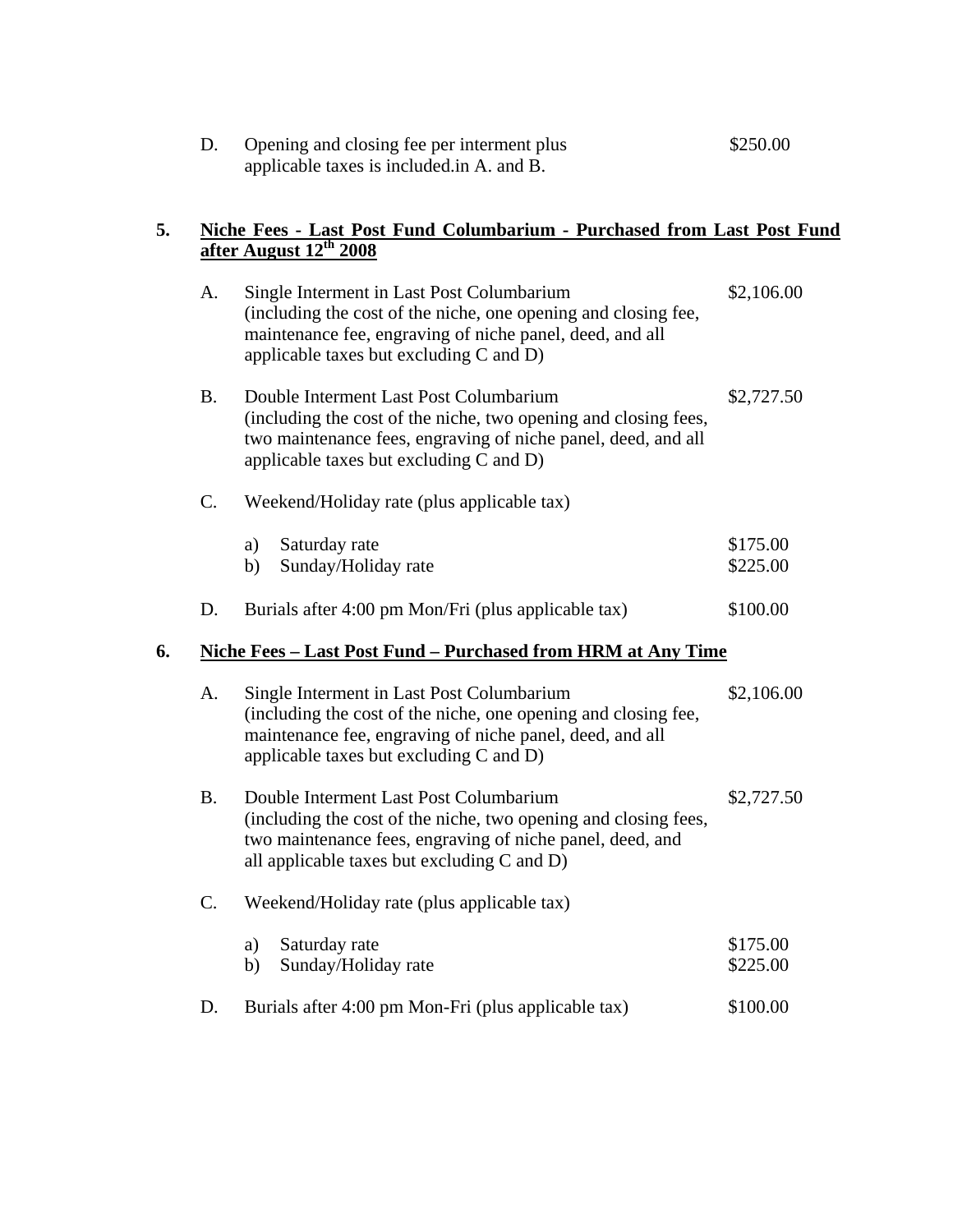Done and passed in Council this  $25<sup>th</sup>$  day of January, 2000.

Deputy Mayor

 $\overline{\phantom{a}}$  , and the contract of the contract of the contract of the contract of the contract of the contract of the contract of the contract of the contract of the contract of the contract of the contract of the contrac

 $\overline{\phantom{a}}$  , and the contract of the contract of the contract of the contract of the contract of the contract of the contract of the contract of the contract of the contract of the contract of the contract of the contrac Municipal Clerk

I, Vi Carmichael, Municipal Clerk of the Halifax Regional Municipality, hereby certify that the above-noted Administrative Order was passed at a meeting of Halifax Regional Council held on January 25, 2000.

 $\overline{\phantom{a}}$  , and the contract of the contract of the contract of the contract of the contract of the contract of the contract of the contract of the contract of the contract of the contract of the contract of the contrac

Vi Carmichael, Municipal Clerk